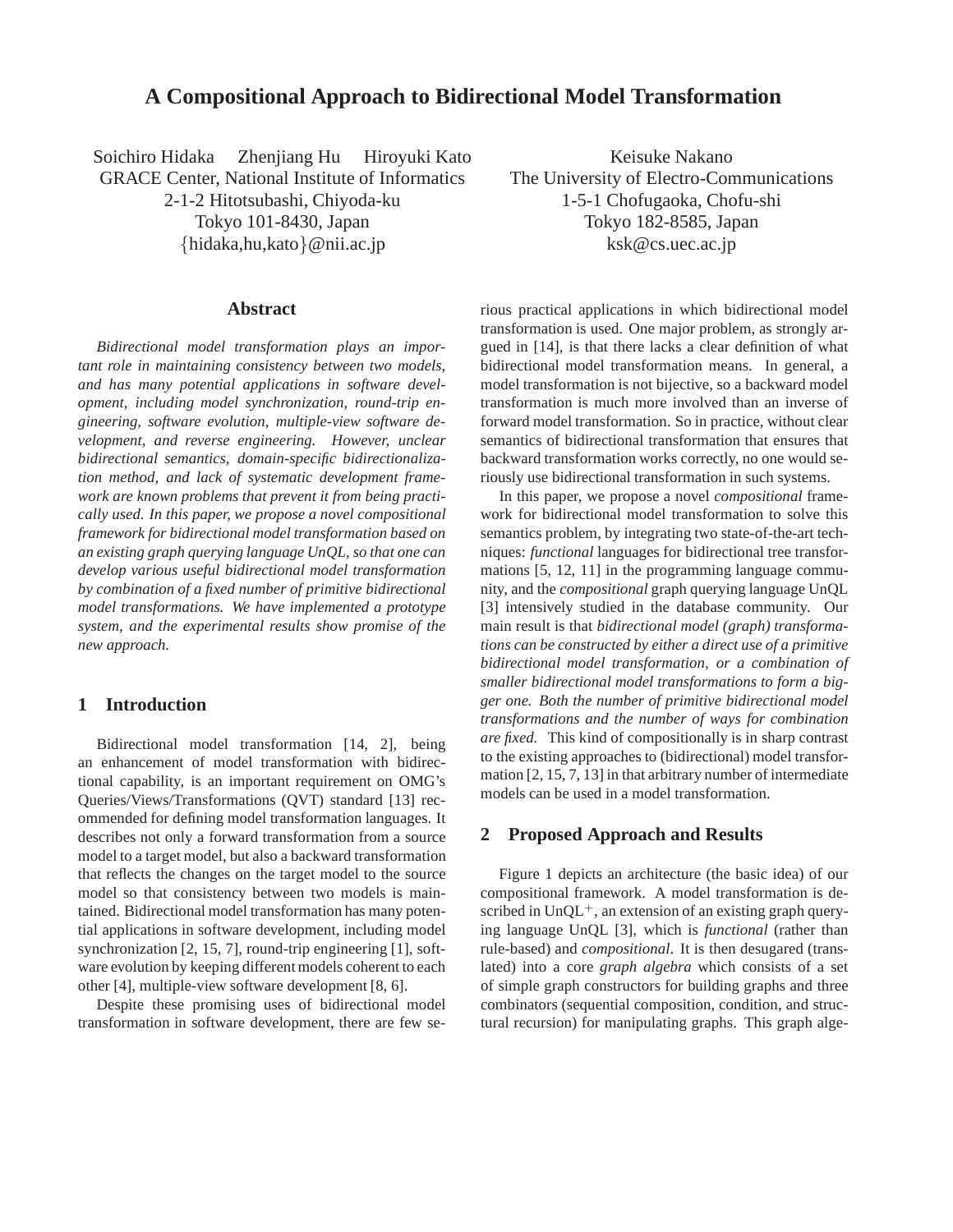

**Figure 1. A Compositional Framework for Bidirectional Model Transformation Framework**

bra can have clear bidirectional semantics and thus can be evaluated in a bidirectional manner.

Our main technical contributions can be summarized as follows.

- We made the first attempt of adapting an existing graph querying language for bidirectional model transformation, whose importance has not been recognized so far. We show that UnQL, a powerful graph querying language being suitable for systematic development of efficient graph queries, can be extended for systematic development of various bidirectional model transformations.
- We give a concise bidirectional semantics for the core algebra of  $UnQL<sup>+</sup>$ . In particular, we show that structural recursion can be computed in a *bulk* way which is suitable for both forward and backward computation.
- We have implemented a prototype system in a functional language Objective Caml, and tested it with some non-trivial examples. The results are quite encouraging. We recommend the readers to take a look at the following website:

http://www.biglab.org/

to see more examples, play with the system, and find a technical report [9], a full version of this paper.

## 2.1 Models as Edge-labelled Graphs

Graphs in our framework follows those of UnQL, which are rooted and directed cyclic graphs with no order on outgoing edges. They are edge-labelled in the sense that all



**Figure 2. A Simple Graph**



**Figure 3. A Class Diagram**

information is stored as labels on edges (the labels on nodes have no particular meaning). Figure 2 gives a small example of a directed cyclic graph with six nodes and seven edges. In text, it is represented by

$$
g = \{a : \{a : g_1\}, b : \{a : g_1\}, c : g_2\}
$$
  
\n
$$
g_1 = \{d : \{\}\}
$$
  
\n
$$
g_2 = \{c : g_2\}
$$

where the set  $\{l_1 : e_1, \ldots, l_n : e_n\}$  denotes a graph which contains n edges with labels  $l_1, \ldots, l_n$ , each of which points to a graph again, and the empty set  $\{\}$  denotes a graph with a single node. Two graphs can be merged using set union operation such as  $g \cup g'$ . As another example, the class model in Figure 3 consists of three classes and two directed associations, where each class has a primary attribute. This class model can be represented by the graph in Figure 4, where information is moved to edges.

## 2.2 Model Transformation in UnQL<sup>+</sup>

UnQL [3] is a graph querying language based on structural recursion, and can be expressed using FO(TC) (first order with transitive closure), with time complexity of PTIME for graph querying. It, like other query languages, has a convenient and powerful *select-where* structure for extracting information from a graph. For instance, the following query extracts all persistent classes from the class model in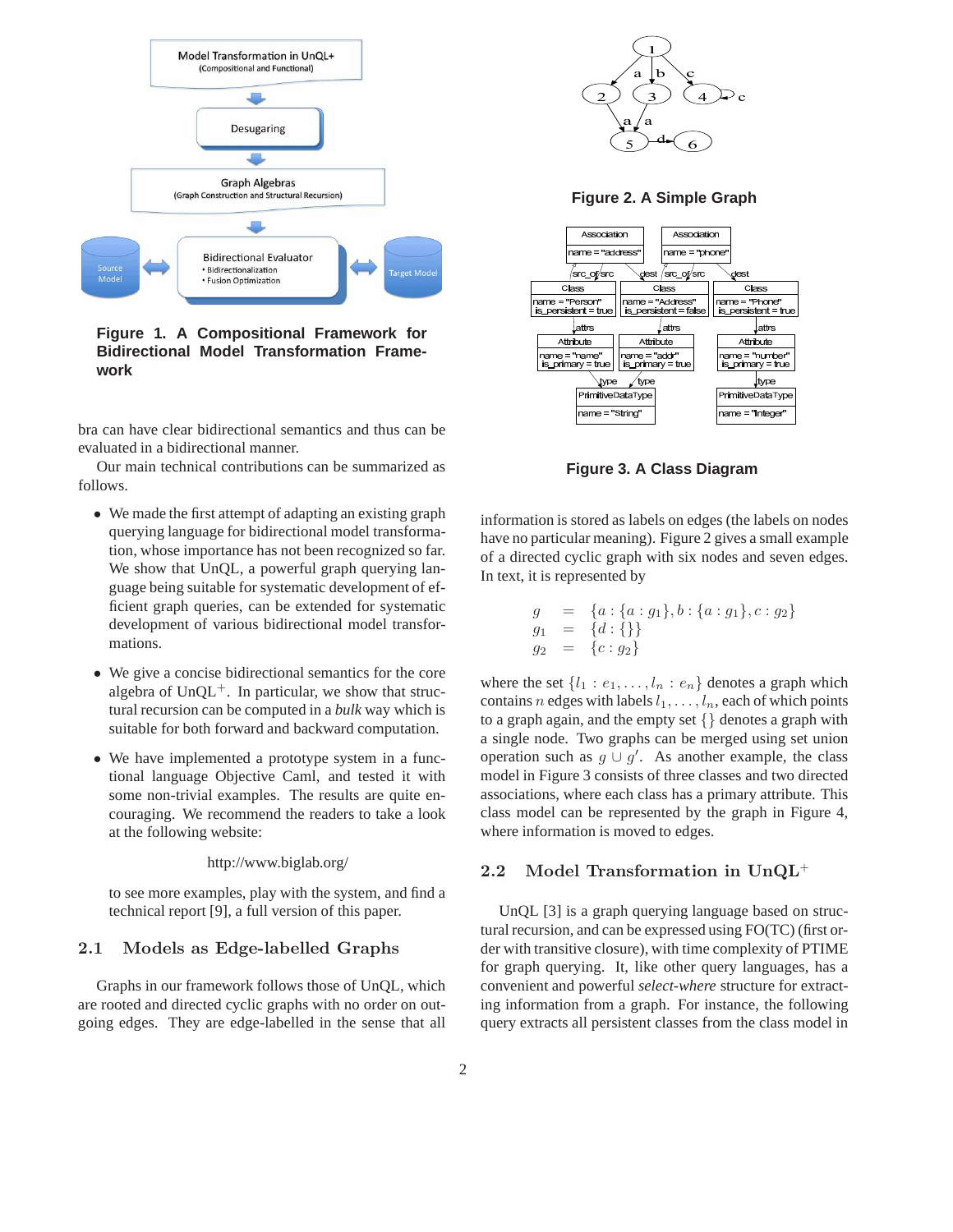

**Figure 4. A Class Model Represented by an Edge-Labelled Graph**

Figure 4, which is assumed to be bound by \$classDB.

select  $$class$  where

 ${Association.(src|dest). Class : \$ class}$  in  $\$classDB$ ,  $\{is\_present : \{Boolean : true\}\}\$ in  $\$class$ 

The symbols prefixed with \$ denote variables. This query returns all bindings of variable \$class satisfying the two conditions in the where clause. The first condition is to find bindings of \$class by matching the *regular path pattern* Association.(src|dest).Class with the graph bound by \$*classDB*, while the second condition is to ensure that the class is persistent.

In model transformation, we often want to replace a subgraph satisfying certain condition by another graph. It is onerous to describe these kinds of graph transformations in UnQL because some context structure is required to be copied and propagated.  $UnQL^+$  is an extension of UnQL with a new *replace-where* construct suitable for specifying model transformation [10]. We have already shown in [10] a typical but nontrivial model transformation, Class2-RDBMS, using  $UnQL^+$ . Here, we just touch  $UnQL^+$  by using a simplified example. Consider, for example, that we want to add a prefix of *class* to each class name in the class model. We may write it with the replace-where structure by

replace  $\{\$name : \{\}\}$  by  $\{("class\_\text{``}}\$name) : \{\}\}$  where { ∗ .Class.name.String : {\$name : {}}} in \$classDB

where  $\hat{ }$  denotes string concatenation, and  $\hat{ }$  ≠ denotes arbitrary sequence of labels (in the path).

$$
E \begin{array}{ll}\nE & ::= & \{\} \\
\mid & \{L : E\} \\
E \cup E \\
& \& x := E\n\end{array}
$$
\n
$$
\begin{array}{ll}\n\downarrow & \downarrow & \downarrow & \downarrow \\
\downarrow & \downarrow & \downarrow & \downarrow \\
\mid & \downarrow & \downarrow & \downarrow \\
E \oplus E \\
E \oplus E \\
\mid & \downarrow & \downarrow & \downarrow \\
E \oplus E \\
\mid & \downarrow & \downarrow \\
Var & \mid & \downarrow & \downarrow \\
\downarrow & \downarrow & \downarrow \\
\downarrow & \downarrow & \downarrow\n\end{array}
$$
\n
$$
\begin{array}{ll}\n\downarrow & \downarrow & \downarrow & \downarrow \\
\downarrow & \downarrow & \downarrow & \downarrow \\
\downarrow & \downarrow & \downarrow & \downarrow \\
\downarrow & \downarrow & \downarrow & \downarrow \\
\downarrow & \downarrow & \downarrow & \downarrow \\
\downarrow & \downarrow & \downarrow & \downarrow\n\end{array}
$$

#### **Figure 5. UnCAL: A Graph Algebra**

## 2.3 Desugaring  $UnQL^+$  to Graph Algebra

To perform bidirectional computation of model transformations in  $UnQL^+$ , we transform  $UnQL^+$  queries to expressions of UnCAL, a simple graph algebra, and then show how this algebra can be evaluated in a bidirectional way.

UnCAL [3], as defined in Figure 5, has a set of graph constructors and operators, by which arbitrary graphs can be represented and arbitrary graph transformation in UnQL<sup>+</sup> can be described [10]. The first nine expression structures are used to describe very primitive transformations for graph construction, while the last three are combinators, namely condition, structural recursion and sequential composition, for composing smaller transformations to form a bigger one. We omit the detailed discussion of Un-CAL which can be found in [3].

## 2.4 Bidirectional Evaluator

UnCAL can be bidirectionalized in the sense that a formal and sound bidirectional semantics can be given to Un-CAL, such that the forward computation performs the same as the usual UnCAL evaluator does, and the backward computation is guaranteed to satisfy the bidirectional properties [5] with respect to the forward computation.

More specifically, given an expression  $e$  and an environment  $\rho$  denoting a mapping from variables to values (a label or a graph), we define two computations: a *forward computation*  $\rho \stackrel{e}{\rightarrow} g$  is to evaluate the expression e to a graph g under the environment ρ, while a *backward computation*  $\rho' \stackrel{e}{\leftarrow} \rho$  g' is to compute a new environment  $\rho'$ from the old  $\rho$  and a revised graph  $g'$  over g obtained from forward computation. The forward and backward computations with respect to an expression e should satisfy the following two properties [5]: (1) The *GetPut* Property: no change on the graph should give no change on the environment, i.e.,  $\rho \stackrel{e}{\rightarrow} g$  implies  $\rho \stackrel{e}{\leftarrow} g$ ; (2) The *PutGet*